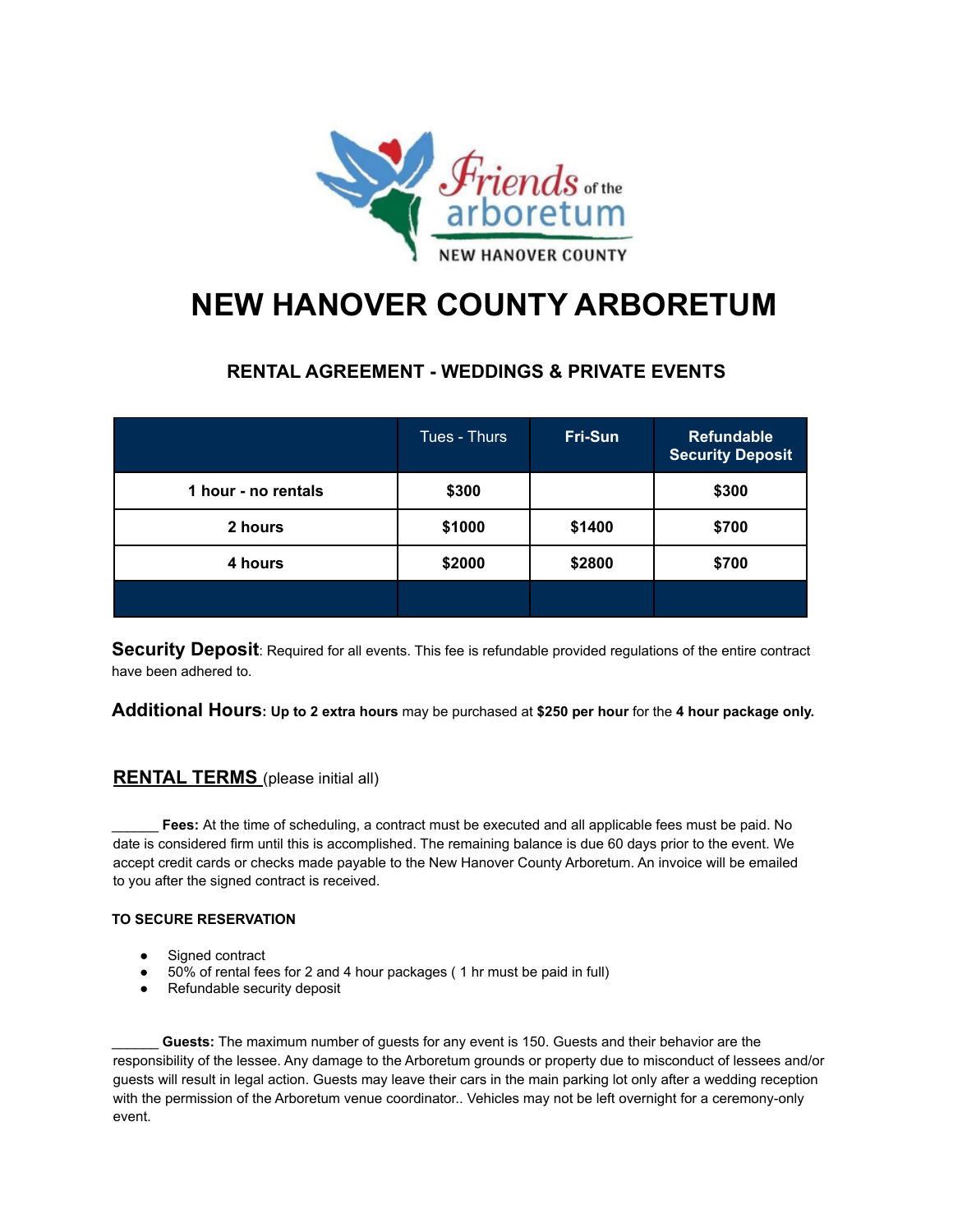\_\_\_\_\_\_ **Event Coordination:** For the 2 and 4 hr package, it is a required condition that you obtain a qualified planner or coordinator that is, at a minimum, responsible for setup, directing the event and any rehearsal (if applicable), managing vendors and rentals, and breaking down the event to ensure the Arboretum is returned to its original state. Any new coordinators must meet with our Special Event Program Coordinator no later than 60 days prior to the event. Failure to acquire a qualified event coordinator will result in a loss of deposit.

\_\_\_\_\_\_ **Smoking:** Smoking of any kind including vaping is strictly prohibited. Violation of our non-smoking policy *will* result in loss of the security deposit if smoking or evidence of smoking is discovered.

**Security:** A deputy from the New Hanover County Sheriff's Department will be present at wedding receptions to provide security and, if necessary, rule enforcement. Arboretum staff members will also be present to provide support and rule enforcement.

\_\_\_\_\_\_ **Rehearsal Time:** A one-hour wedding rehearsal time must be scheduled with the Arboretum Venue Coordinator. Monday-Thursday 8:00 a.m. - 4:00 p.m., Friday 8:00 a.m. - 1:00 p.m.. Available for 2 and 4 hour packages only.

Arrival: The wedding party may arrive one hour prior to the rental start time. Two separate dressing rooms are available for the bride and groom and their wedding party. Guests may arrive 30 minutes prior to the ceremony.

**Pets:** Dogs are allowed on the grounds but must be kept on a leash at all times. Waste must be picked up and disposed of in a trash can.

\_\_\_\_\_\_ **Decorations & Rentals:** New Hanover County Arboretum is rented "as is" and does not include tents, chairs or other rentals. Tents and dance floors are required for all receptions, with tent placement pre-determined by the Arboretum. Any damage caused by the erection, use or removal of a tent will result in loss of security deposit.

In order to protect the natural environment, decorations are limited to table decorations or free-standing decorative elements. Nothing may be hung on trees except lighting installed by a qualified lighting company. Nothing may be in plant beds, and may only be installed the day of the event. There are to be no open flames, including candles, torches or sparklers. Plant seeds, birdseed, rice, confetti and balloons are strictly prohibited for celebrations or sendoffs. Fresh flower petals are allowed, though *all petals must be removed.*

\_\_\_\_\_\_ **Vendor Delivery and Setup:** For the purpose of this document the word "vendor(s)" shall refer to any type of service business, i.e., including, but not limited to; florist, musicians, rental companies, etc. Vendors shall be responsible for all setup prior to an event, all service during the event, and all clean-up after the event. Vendors must be completely self-sufficient and able to provide transportation of all equipment and supplies by hand trucks or wheeled carts. Arboretum staff will not assist with setup or breakdown. Below are the approved times your vendors can come on site to begin event setup. Vendors must park in the main lot and check in upon arrival. **All vendors must unload from the parking lot, unless given prior approval by the Arboretum Wedding Coordinator to drive on our service road within the gardens.**

\_\_\_\_\_\_**TENT & RENTALS: Tent Setup** - day of event unless prior approval received from the arboretum venue coordinator. **Please contact the venue coordinator to confirm setup time.** All tents must be removed by noon the day following an event, or a \$200/day fee will be charged to the lessee.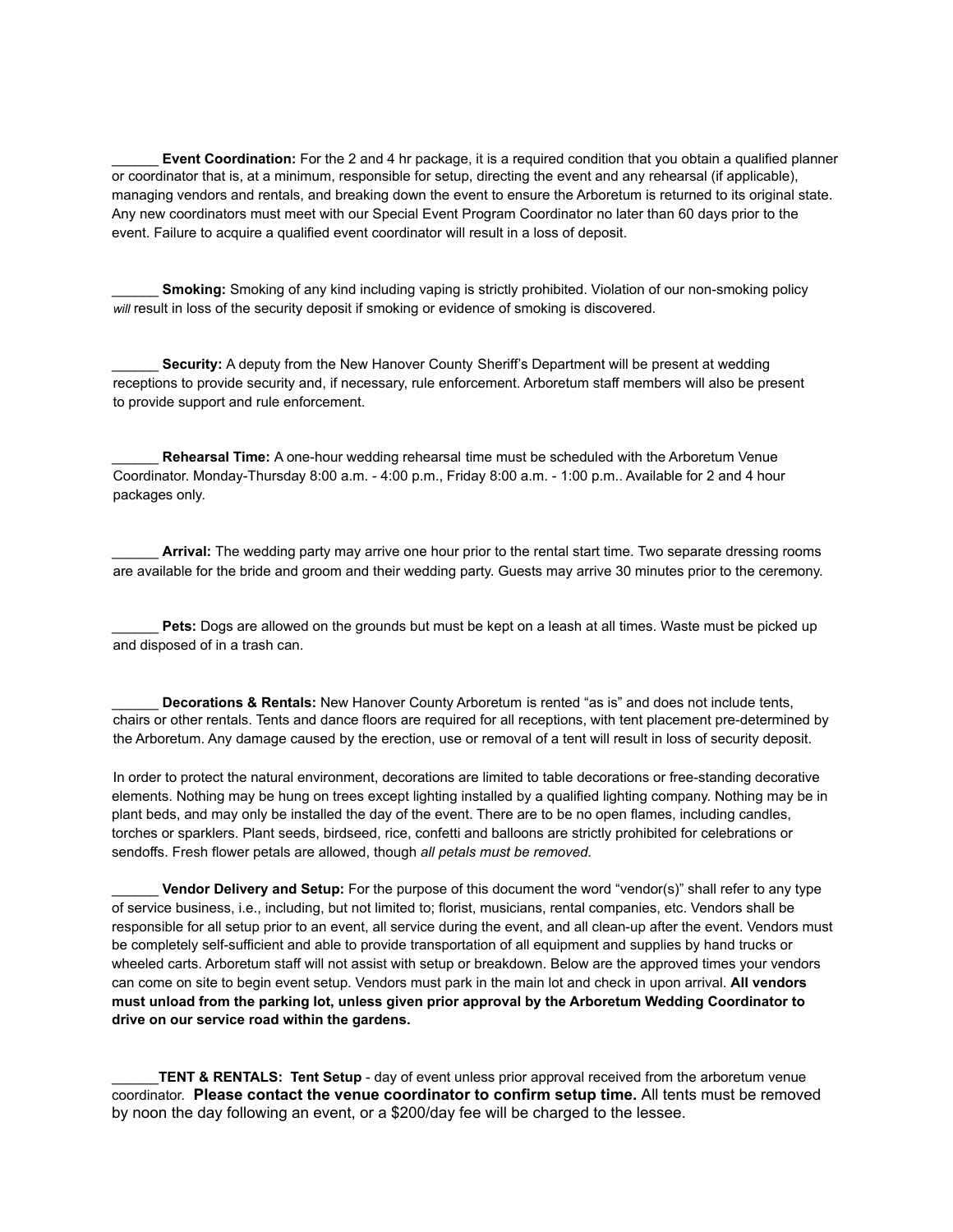**ALL OTHER VENDORS:** Can arrive and set up the day of ( no earlier than 8am). **Please be aware the Arboretum venue coordinator will not be on site until one hour prior to the contracted time.** The Arboretum cannot be held responsible for any damages prior to staff being onsite.

**Service Road:** For vendors to access the service road within the Garden for setup and breakdown, we require a minimum of \$1 million general liability and \$1 million auto liability listed on a Certificate of Liability addressed to *New Hanover County, 230 Government Center Drive, Wilmington, NC 28403.* Any attempt to use the service road without approval, by vendor or event attendee, will result in loss of deposit.

\_\_\_\_\_\_ **Caterers:** Any contracted caterers must provide a minimum of \$1 million auto liability, in addition to a current permit and sanitation grading from the New Hanover County Health Department or their local permitting agency. **Please make sure your caterer is provided with enough trash cans and liners for your event, in addition to bar mats or astro turf for any bars.** Ice may not be dumped in the lawn areas or in flower beds. Food trucks are allowed and hookups are provided. Generators may not be used.

\_\_\_\_\_\_ **Alcohol: Alcohol may only be served for events taking place after hours or when the gardens are closed to the public.** Only beer and wine are permitted, with liquor limited to 2 pre-mixed cocktails. You must hire a bartender from a licensed and insured caterer or bartending company.. Kegs are allowed. New Hanover County Arboretum requires the use of barmats or astro turf, which may be provided by your rental company. **For events serving liquor; the lessee must obtain a** *Special Limited Occasion Permit* **from the NC Alcoholic Beverage Control Commission and NHC Arboretum must receive a copy.**

The lessee is wholly responsible for any common law social host activity which may result directly or indirectly from the consumption of alcoholic beverages during the event. The NHC Arboretum/New Hanover County specifically disclaims all such liability. Should New Hanover County, or any agent thereof, is found by any court or similar authority to be liable to any person or party resultant of the consumption by any party of such beverages during the event, you agree to wholly indemnify and hold New hanover County harmless of said liability to the greatest extent allowable under applicable law.

\_\_\_\_\_\_ **Drones:** Requests to fly drones must be approved by the Event Coordinator at the New Hanover County Arboretum prior to the event date. Proof of general liability insurance and a signed waiver is required.

\_\_\_\_\_\_ **Entertainment:** Volume levels for entertainment must abide by the City of Wilmington Noise Ordinance. No amplified music will be allowed past 10:00 PM. Should an Arboretum representative request sound volume to be lowered, compliance is expected; the second warning will be from the New Hanover County Sheriff's Office or the Wilmington Police Department.

\_\_\_\_\_\_ **Cleanup and Removal:** All events must end within the contracted time. Any deviation of this will result in a penalty of \$500/hour. The latest an event can be contracted for is 10:00 PM. All items brought into the garden must be removed from the garden immediately following the event, including decorations, flowers, ice and garbage. It is the lessee's responsibility to have everything removed one hour following the event. All tents must be removed by noon the day following an event, or a \$200/day fee will be charged to the lessee.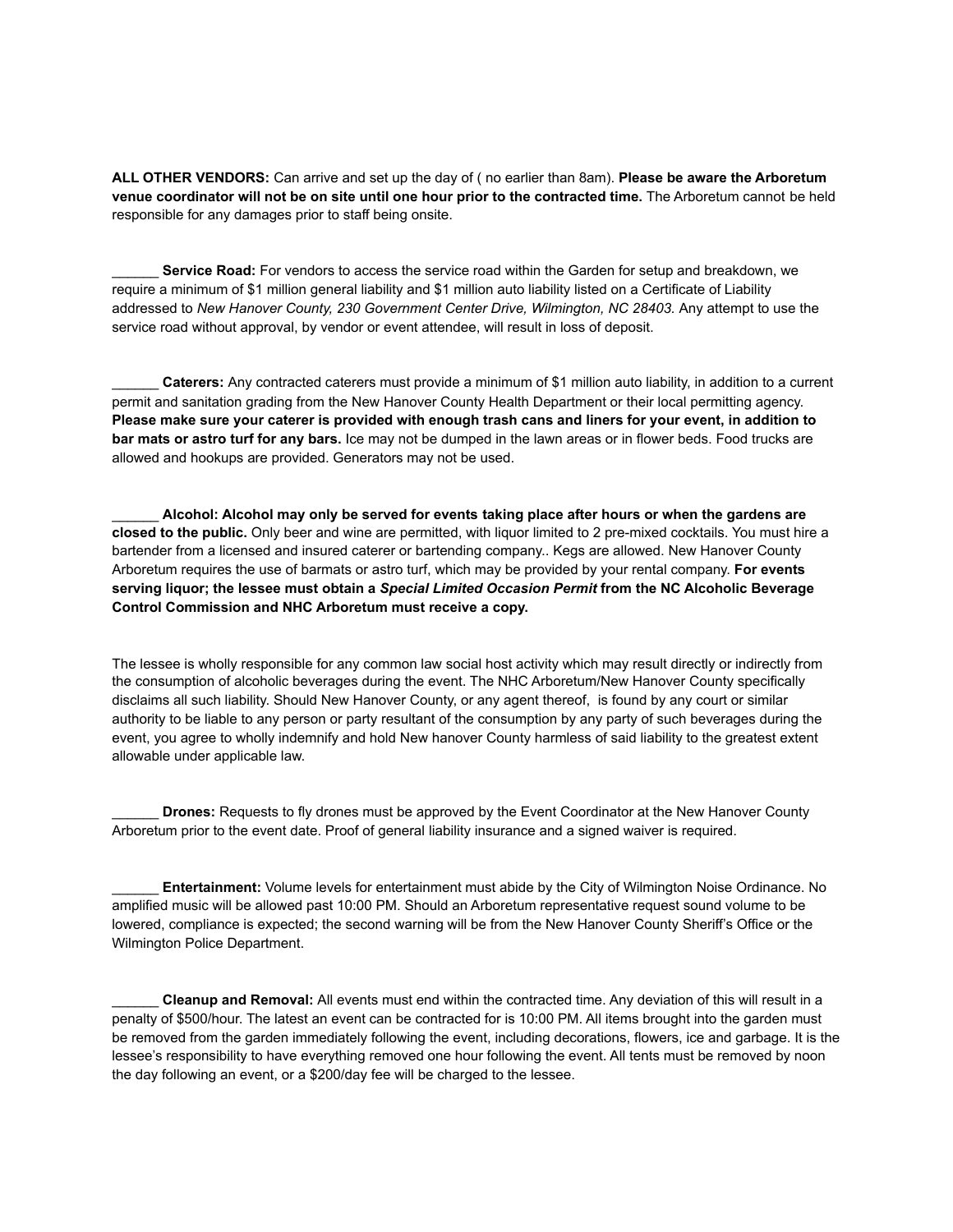\_\_\_\_\_\_ **Cancellation:** The New Hanover County Arboretum maintains the right to cancel, without advance notice, any event not in compliance with agreement terms and regulations. It is the responsibility of the person requesting the facilities and services to ensure that the event and patrons are in compliance with all applicable regulations.

In the event that conditions are deemed unsafe due to circumstances beyond control of the New Hanover County Arboretum, the event may be canceled by the New Hanover County Arboretum and all fees will be refunded. Should the lessee decide to cancel the event, all fees except the security deposit will be refunded with a written notice of cancellation 90 days prior to the event.

\_\_\_\_\_\_ **Security Deposit:** A thorough evaluation of any damages will be made by an New Hanover County Arboretum representative following your event. The security deposit refund will be processed within 30 days of your event, provided that no damages have occurred and all contract regulations and guidelines were properly followed. If any damages or contract violations are discovered, a detailed explanation will be provided along with a partial refund, if applicable, within this time period. In the event of a lost or misplaced refund check, a new check can be issued for a \$35 fee.

I (print name),  $\blacksquare$  as the lessee of the event described below, agree to comply with all stated regulations in the New Hanover County Arboretum Rental Agreement. I have knowingly initiated all terms and will adhere to all items stated above and assume responsibility for any violations by my vendors or guests. I understand that the New Hanover County Arboretum and the Friends of the New Hanover County Arboretum specifically disclaims any and all such liability. In the event that New Hanover County or any agent thereof is found by any court or similar authority to be liable to any person or party resulting from the consumption by any party of such beverages during the event, I agree to wholly indemnify and hold New Hanover County harmless of said liability to the greatest extent allowable under applicable law.

The New Hanover County Arboretum and the Friends of the New Hanover County Arboretum will assume no responsibility for loss, theft, or damage to vehicles, personal items or equipment.

| Address: | City: the contract of the contract of the contract of the contract of the contract of the contract of the contract of the contract of the contract of the contract of the contract of the contract of the contract of the cont | State: | Zip: |
|----------|--------------------------------------------------------------------------------------------------------------------------------------------------------------------------------------------------------------------------------|--------|------|
| Phone:   | Email:                                                                                                                                                                                                                         |        |      |